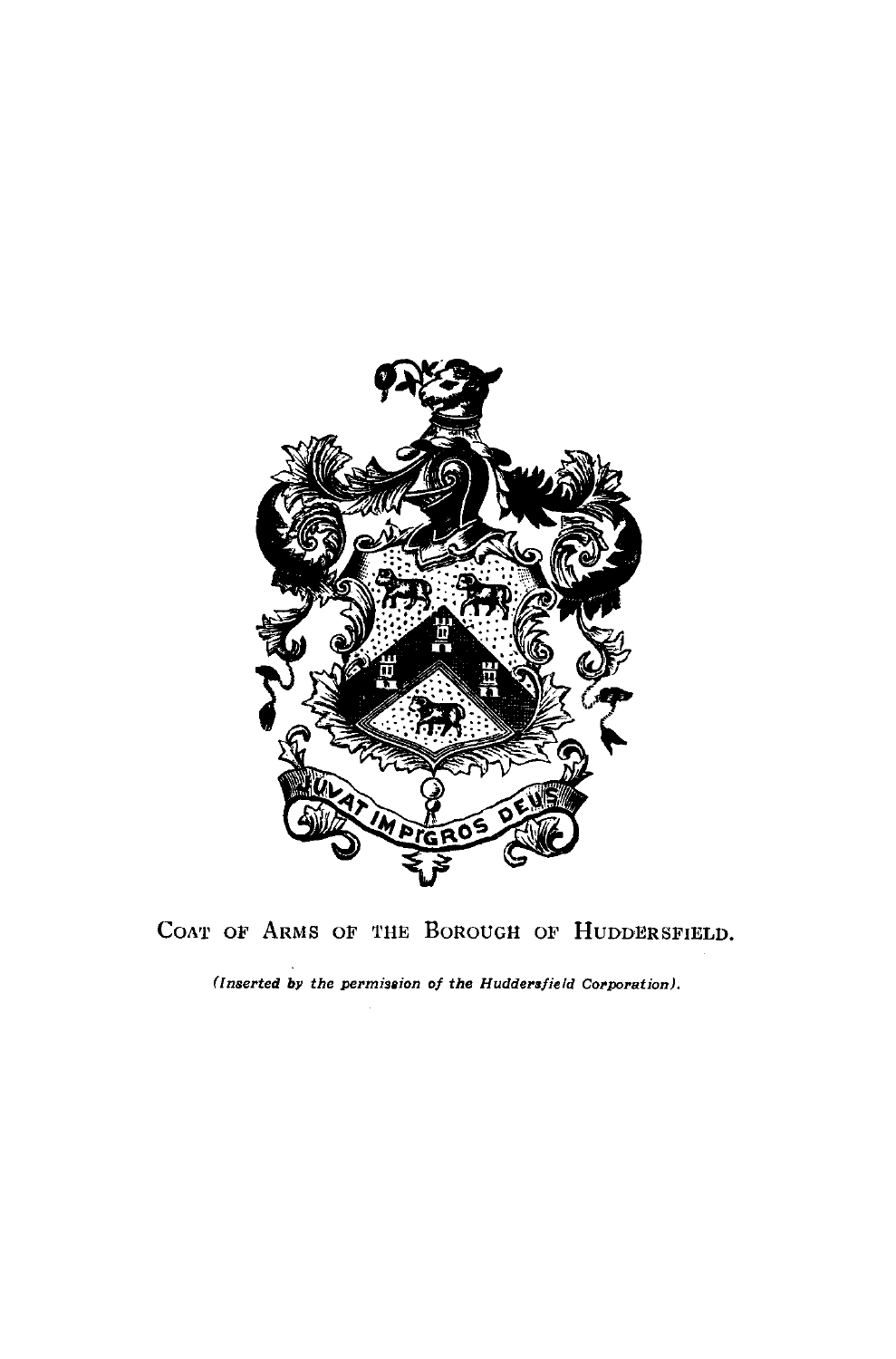## THE HISTORY OF **HUDDERSFIELD**

## AND DISTRICT

from the earliest times down to 1932.

*With over 50 views and maps of historic importance*

BY

## **TAYLOR DYSON, M.A.,**

Head Master of King James's Grammar School, Almondbury,

Author of "Almondbury and its Ancient School."

HUDDERSFIELD: THE ADVERTISER PRESS LTD.

1932.